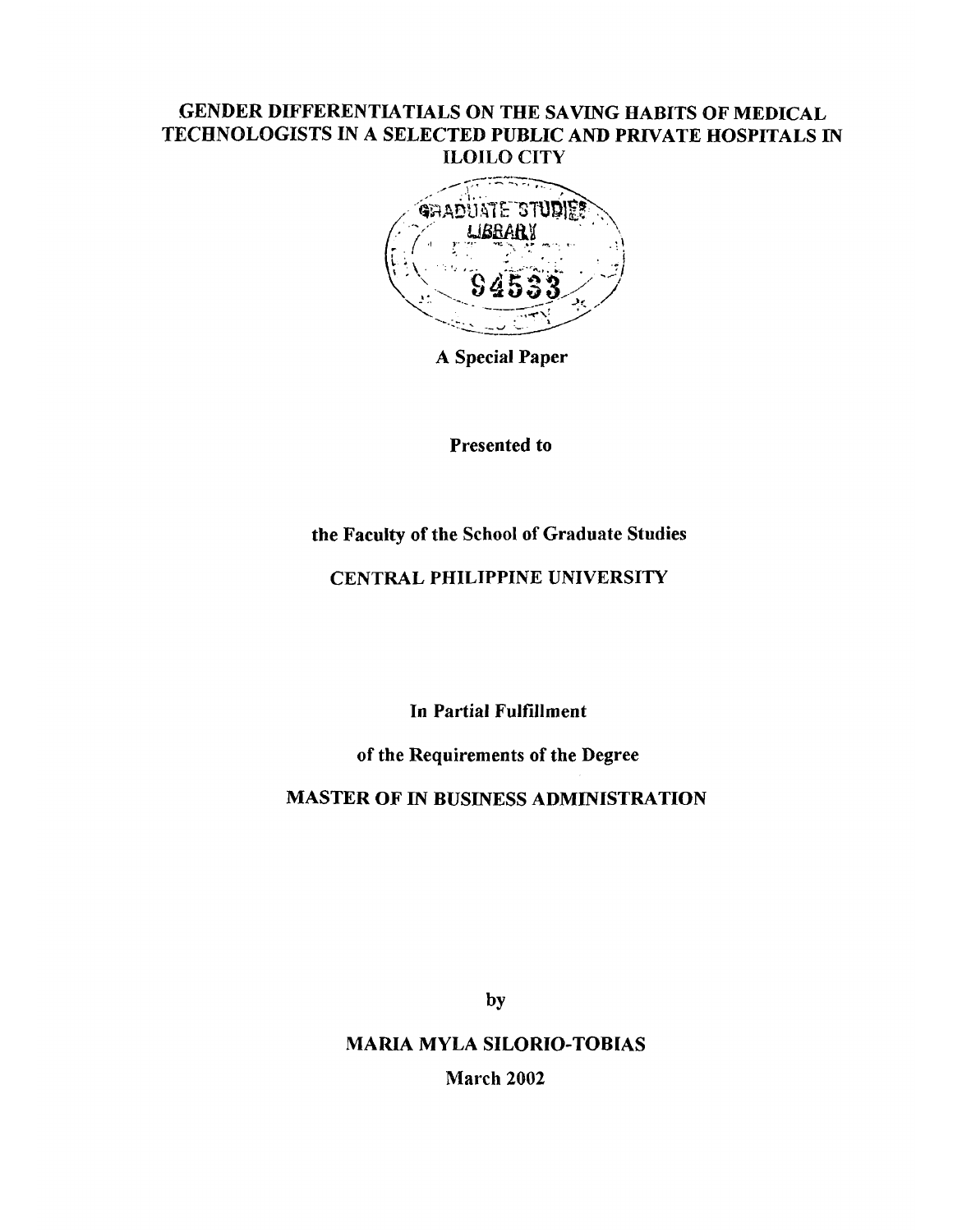#### **CHAPTER 1**

#### **INTRODUCTION**

#### **Background and Rationale of the Study**

When individuals with fixed-income are asked if they allot a regular portion of their income to savings in the form of cash or savings deposit, most usually say "no" because what they earn is sometimes not sufficient enough to meet their needs due to the rising prices.

Based on the data from the National Statistics Office, on the average, the annual income and the average annual expenditure by region, Region VI has a declining annual savings rate. Statistics show a savings rate of only 10 percent in 1991 and 9 percent in 1994. Estanislao, (1974) noted that personal savings rate in the national level is trending downwards.

The essence of savings can be best appreciated when there are situations that will arise and the immediate need for money is involved. Unexpected expenses that might be incurred by a family, such as those for medication in case of accident and sudden illness; hospitalization; school fees and contributions for extra-curricular activities of children, sudden death, and other expenses, such as household repairs and maintenance spell out the need for money.

Extra money in the form of savings can meet these needs, if indeed there is a regular saving even if the amount is small, for it can serve as a cushion against hardship on "rainy days."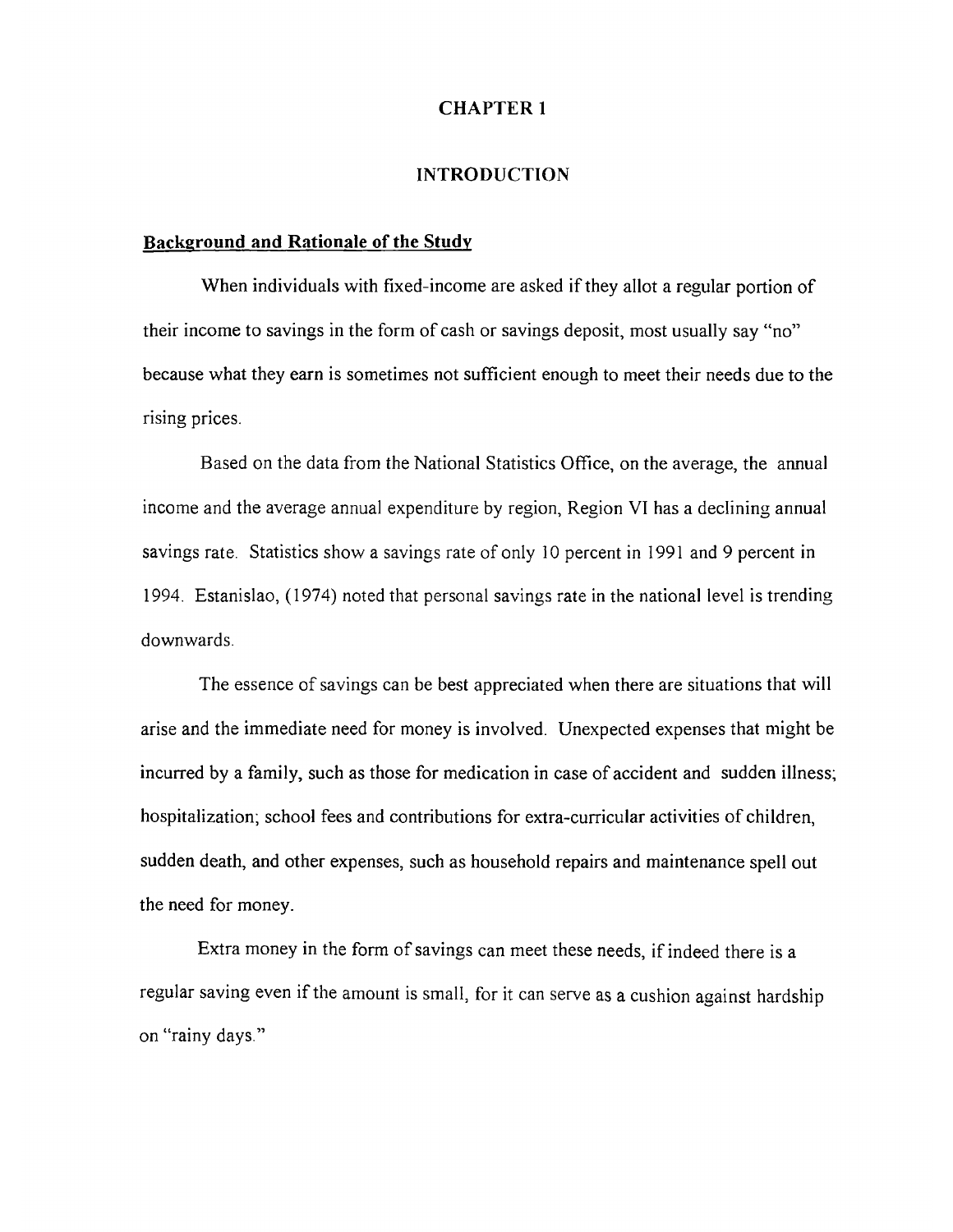There are factors that influence the savings capacity of individuals with fixedincome. The spiraling increase in the prices of goods and services in times of inflation increases personal expenditures, leaving a little savings and if not checked, will eventually deplete the income, leaving no savings at all which then will result to credit. Others say that easy access to credit cards usage, enhances spending rather than savings. Family upbringing as to the utilization of money can influence an individual on his spending or saving habits.

When anyone receives an income, there are only two things to do, totally spend it or save a portion of it. Saving means income exceeds consumption or expenditure. Consumption by means of spending the income is always attractive; it gives immediate satisfaction whereas savings mean delaying consumption and satisfaction.

Saving, like losing weight, is one of the goals constantly testing one's will power. One must admit that it is definitely more fun and easier to spend, than to save money, but savings for the rainy day or even for the sunnier day is necessary. It is a good habit.

Savings are important as a reserve for emergency needs, for payment of medical expenses, to pay for a vacation, to own a house, to build up capital for business, to grab opportunities, like buying at discounted prices, to supplement the retirement income, to become independent, to leave something to heirs, to get out of debt, to avoid the use of credit cards, and in the long run, if the individual will prosper through savings, he can reach out and give to churches, charities and others in need. Whether people save nor not and if they do, how much can they save is a question often asked. Various answers have been offered as to why people don't save. Information on savings, however, is scarce,